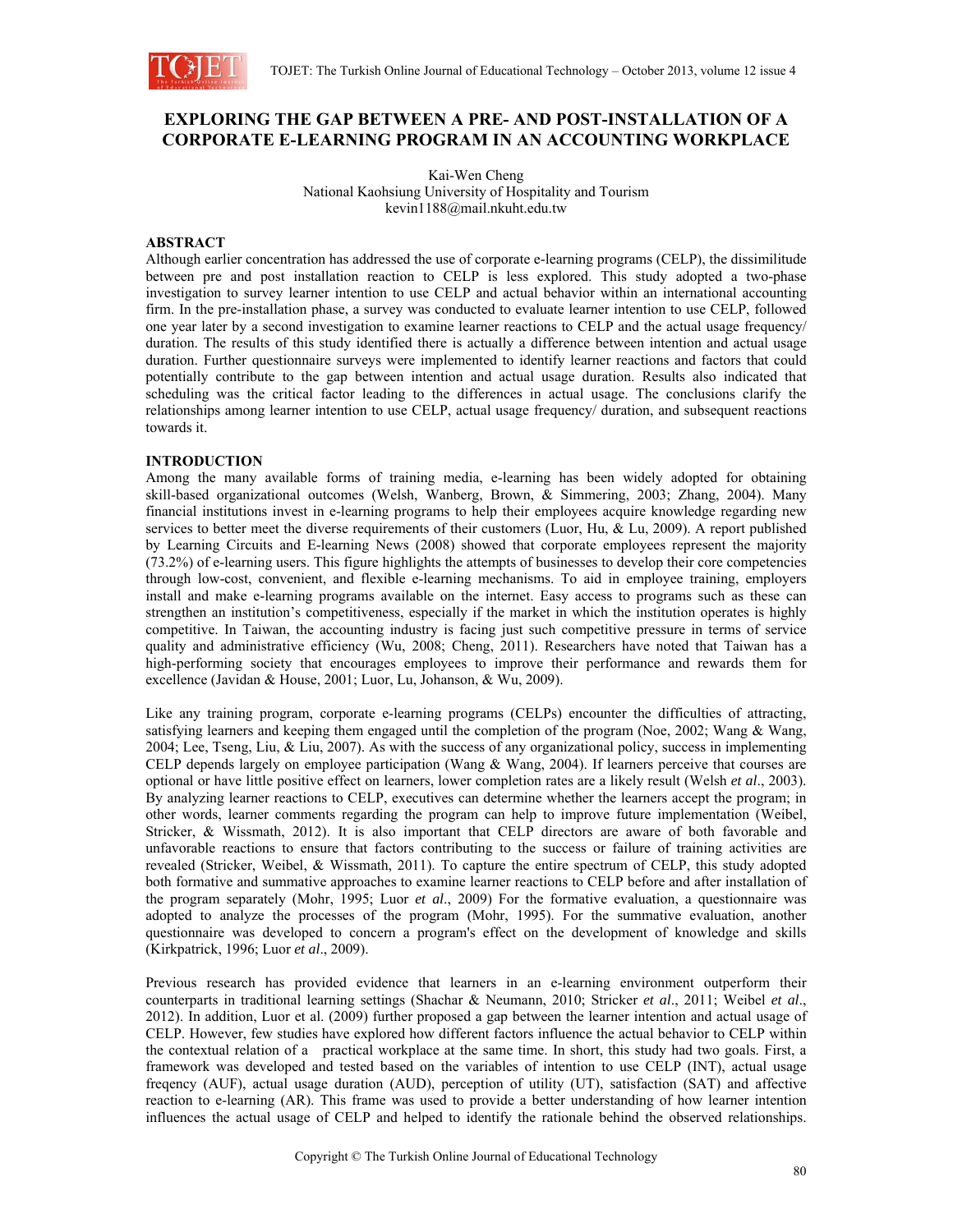

Second, doubts have been raised as to whether a gap actually exists between INT, AUF, and AUD. Moreover, a further questionnaire survey was conducted to find out the critical factors that may contribute to this gap.

## **METHOD**

*Hypothesis* 

INT and AUF/ AUD

Based on the theory of reasoned action (TRA; Fishbein & Ajzen, 1975) and the theory of planned behavior (TPB; Ajzen, 1991), learner intention to participate in a specific behavior derives from their attitude to that behavior. A lot of studies have proposed the relationship between intention and behavior (Kim & Hunter, 1993; Luor *et al.*, 2009). These theories suppose that actual behavior draws from intention to use (Fishbein & Ajzen, 1975, Ajzen, 1991, Taylor & Todd, 1995). Both TRA and TPB regard intention as the precedent of actual behavior. That is, only learners with intentions toward a particular behavior are likely to follow through. In the contextual relation of CELP, learner INT is positively related to actual usage (AU). AU in this study adopted two methods for calculation: (1) learner log-in frequency (AUF); and (2) learner review duration (AUD). According to TRA and TPB, the following hypothesis was proposed.

Hypothesis 1: Learner INT is positively related to learner AUF, such that the higher the learner INT, the higher the learner AUF.

Hypothesis 2: Learner INT is positively related to learner AUD, such that the higher the learner INT, the longer the learner AUD.

#### AUF/ AUD , UT, SAT, and AR

Four criteria are commonly thought as proper for training evaluation: reactions, learning, behavior, and results (Kirkpatrick, 1959 & 1996; Luor *et al*., 2009). Moreover, reaction is the most frequently measured consequence in practice among them (Brown, 2005). Reaction is defined as how learners perceive a CELP, including the learning content and structure, learning strategies, facilitated design, information and interface design, and learning assessment and feedback in this study. Evaluating a CELP in terms of learner reaction is the same as measuring trainee feelings (Kirkpatrick, 1996). From the viewpoints of CELP designers, reactions are effective because they authorize organizations to evaluate learner satisfaction towards program. This evaluation may in turn help the organization to determine the courses to offer and the instructors to appoint. In measuring learner reaction, this study adopted the three types of reactions proposed by Brown (2005) and Luor *et al*. (2009): UT, SAT and AR. UT refers to the degree to which learners feel the CELP is useful (Brown, 2005; Luor *et al*., 2009). Learners with high UT tend to use what they learned at work and suggest the CELP to their colleagues (Orvis, Fisher, & Wasserman, 2009). SAT directs to the degree to which learners are satisfied with the environment in which corporate e-learning courses are delivered (Brown, 2005; Liaw, Huang, & Chen, 2007). Even though this point is not directly related to the content of the CELP, it plays an important role because technical problems can reduce the likelihood that learners will participate in e-learning (Luor *et al*., 2009). AR refers to the general affective feeling that learners have toward the CELP (Brown, 2005; Luor *et al*., 2009). This type of reaction can often affect the retention of CELP. Thus, the following hypotheses were proposed.

Hypothesis 3: Learner AUF is positively related to learner UT, such that the higher the learner AUF, the higher the learner UT.

Hypothesis 4: Learner AUD is positively related to learner UT, such that the longer the learner AUD, the higher the learner UT.

- Hypothesis 5: Learner AUF is positively related to learner SAT, such that the higher the learner AUF, the higher the learner SAT.
- Hypothesis 6: Learner AUD is positively related to learner SAT, such that the longer the learner AUD, the higher the learner SAT.
- Hypothesis 7: Learner AUF is positively related to learner AR, such that the higher the learner AUF, the higher the learner AR.
- Hypothesis 8: Learner AUD is positively related to learner AR, such that the longer the learner AUD, the higher the learner AR.

#### *Participants*

The participants were employees at an international accounting firm in Taiwan. This firm is among the top four accounting firms in Taiwan. A total of 330 Level I employees from the auditing department participated in this study. The CELP comprised four e-courses, including pre-audit meeting, audit practice I, audit practice II, and post-audit review. The four e-courses were designed and developed with the cooperation of this firm and the researcher, using the ADDIE method.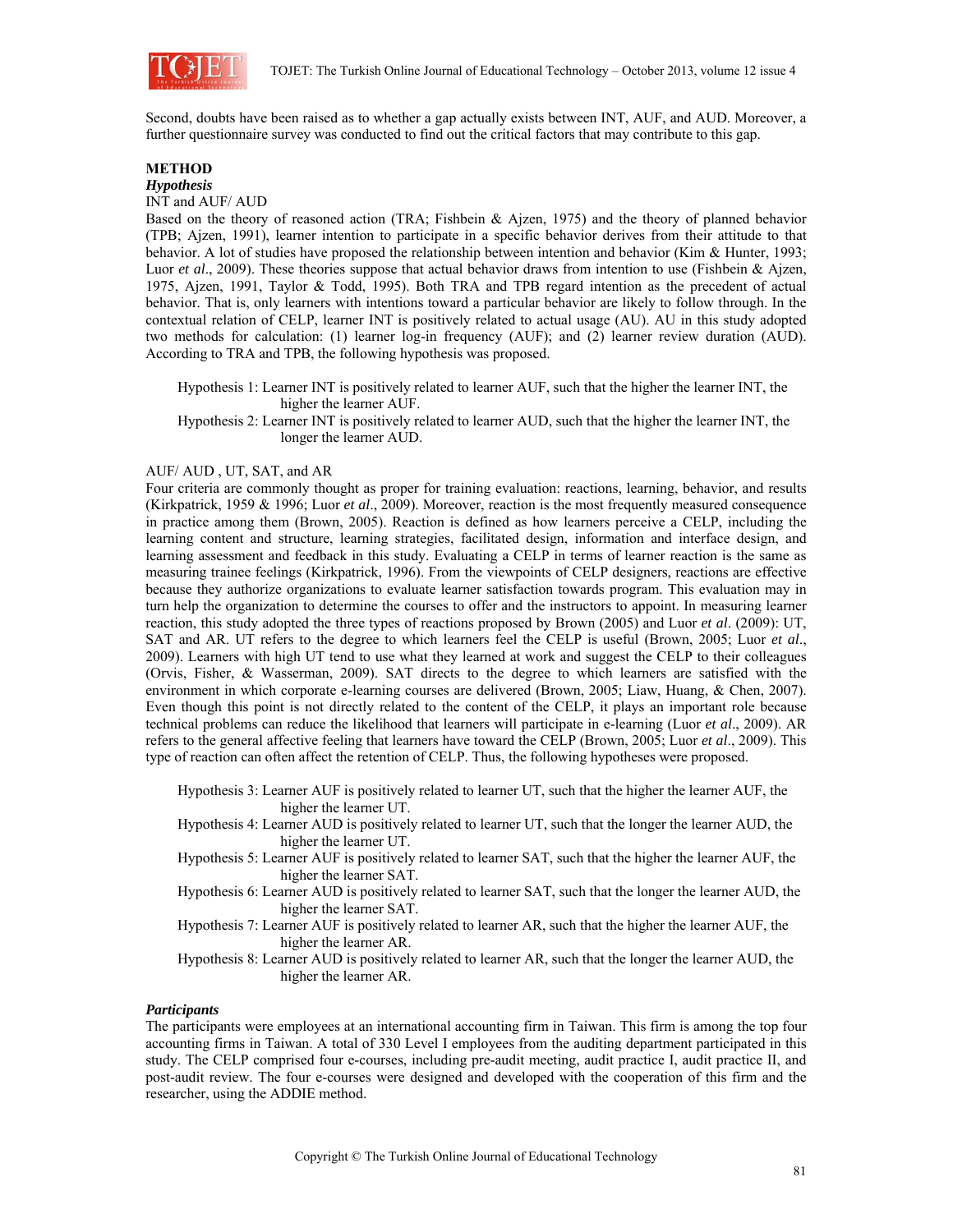

### *Measures*

This study explored learner intention and actual usage to CELP before and after the installation of this program separately. To achieve this objective, this study measured participant intention to use CELP (INT), utility (UT), actual satisfaction (SAT), and affective reaction (AR) to CELP on the basis of items from the scale by Fishbein & Ajzen (1975) and Brown (2005). All items were measured on a 5-point Likert scale ranging from 1 to 5 (strongly disagree to strongly agree). The items used in this study and the reliability coefficients of each construct are shown in Table 1. All items were adopted from well-developed scales that have been used extensively in previous studies (Cacioppo & Petty, 1984; Fishbein & Ajzen, 1975). Because the reliability coefficients exceeded .70 and because the proposed relationships among the study variables were consistent with the relationships indicated by previous research (Schmidt & Hunter, 1996; Luor *et al*., 2009), the psychometric properties of the items in this study should be acceptable (Kim & Hunter, 1993; Schmidt & Hunter, 1996).

To ensure the content validity of the scale (Schmidt & Hunter, 1996), ten individuals participated in the pre-test according to Cheng (2011). Five participants were employees with experience in e-leaning at the firm in the case study. Each item in the questionnaire was evaluated using a three-point Likert scale, including A as "Unclear question", B as "Needed modification", and C as "Clear question". Usually, the items that had an A-point were deleted, the items that had a B-point were revised, and the items that had a C-point were kept for the questionnaire. The five other participants included three experts in accounting and two experts in e-learning. Each item in the questionnaire was also assessed using a three-point Likert scale, with 1 as "It is not necessary to ask the question", 2 as "It is useful, but not essential to ask the question", and 3 as "It is essential to ask the question". The questions that received a one-point score were deleted, the questions that received a two-point score were revised, and the questions that received a three-point score were kept in this study.

| <b>Measurement items</b>                                | Cronbach's $\alpha$ |
|---------------------------------------------------------|---------------------|
| 1. Intention towards corporate e-learning (INT)         |                     |
| I was intent on using the corporate e-learning program. |                     |
| 2. Utility (UT)                                         |                     |
| Using e-learning was relevant to my work.               | 0.915               |
| Using e-learning provided useful skill and knowledge.   |                     |
| 3.Technology satisfaction (SAT)                         |                     |
| The e-learning interface was easy to use.               | 0.907               |
| The e-learning allowed for easy review.                 |                     |
| I am satisfied with the e-learning interface.           |                     |
| 4. Affective reaction (AR)                              |                     |
| I enjoyed using e-learning.                             | 0.949               |
| With e-learning, this material was fun.                 |                     |
| I am satisfied with e-learning.                         |                     |
| I will recommend e-learning to others.                  |                     |

**Table 1**. Measurement and Reliability

#### *Procedures*

Prior to installation of the CELP, employee intention to use CELP was surveyed. The questionnaire measured employee perceptions of INT with regard to CELP. Of the 330 questionnaires distributed during Sep-Nov 2010, 312 valid responses were obtained. A second survey to evaluate employee reactions to the CELP was conducted one year after installation. Of the 312 employees who had played a part in the pre-installation survey, only 178 employees had actually used the CELP. Thus, the response rate was 57.05% in the post-installation survey. Table 2 presents the demographic background of the 178 participants.

To determine whether a gap really exists between INT and AU in the accounting industry, this study defined high-intention participants as those whose score on the intention scale was larger than the mean score of 3.7. Consequently, 104 employees that had used the CELP were identified as high- intention participants. A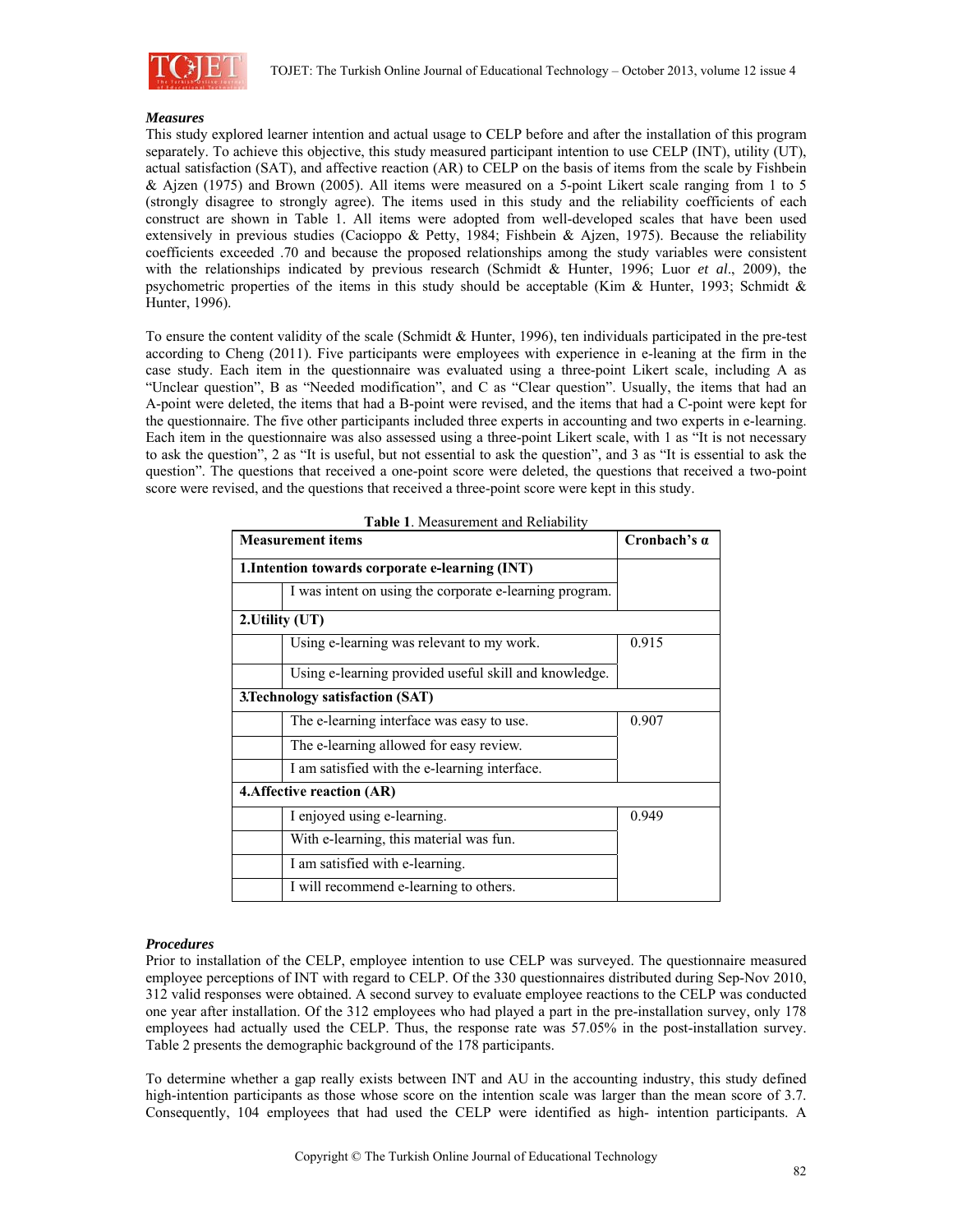

median-split method was then used to divide high-intention participants into two groups on the basis of their AUD. AUD was evaluated according to time that participants reviewed CELP (median AUD=95 minutes). 53 employees were in the high-intention and high-usage group (HH group) and the remaining 51 employees were in the high-intention and low-usage group (HL group). Moreover, a measure of the nine identified critical success factors was developed on the basis of factors critical to e-learning obtained from the previous literature (Alexander, 2001; Bonk, 2001; Soong, Chan, Chua, & Loh, 2001; Masoumi, 2006; Packham *et al.*, 2004; Welsh *et al*., 2003 ; Féraud, 2005; Luor *et al*., 2009). 104 questionnaires were then distributed to all high-INT employees on the spot, resulting in a response rate of 100%.

| <b>Item</b>                                                                | Group            | <b>Persons</b> | $\frac{0}{0}$ |  |  |  |
|----------------------------------------------------------------------------|------------------|----------------|---------------|--|--|--|
| Gender                                                                     | Male             | 40             | 22.5%         |  |  |  |
|                                                                            | Female           | 138            | 77.5%         |  |  |  |
|                                                                            | Total            | 178            | 100%          |  |  |  |
| Age                                                                        | $20 \sim 24$     | 129            | 72.5%         |  |  |  |
|                                                                            | $25 \sim 29$     | 44             | 24.7%         |  |  |  |
|                                                                            | $30 \sim 34$     | 5              | 2.8%          |  |  |  |
|                                                                            | Total            | 178            | 100%          |  |  |  |
| Education                                                                  | <b>Bachelors</b> | 131            | 73.6%         |  |  |  |
|                                                                            | <b>Masters</b>   | 47             | 26.4%         |  |  |  |
|                                                                            | Total            | 178            | 100%          |  |  |  |
| Possession of professional certificate(s)                                  | Yes              | 7              | 3.9%          |  |  |  |
|                                                                            | N <sub>0</sub>   | 171            | 96.1%         |  |  |  |
|                                                                            | Total            | 178            | 100%          |  |  |  |
| Note: Of the 7 respondents with professional certificate(s), 1 reported to |                  |                |               |  |  |  |
| have both a Taiwan CPA license and a US CPA license, 3 reported to         |                  |                |               |  |  |  |
| have a Taiwan CPA license, and 3 reported to have a US CPA license.        |                  |                |               |  |  |  |

| Table 2. Demographic background of participants |
|-------------------------------------------------|
|-------------------------------------------------|

#### *Analysis*

This study adopted path analysis with regression to analyze the data. In general, the coefficient value that is correlated with each path represents the power of each linear relationship.

#### **RESULTS**

#### *Regression Approach Results*

As shown in Table 3, most correlations among variables were less than 0.8, indicating that there was no chance of multicollinearity among the variables in this study (Kettanurak, Ramamurthy, & Haseman, 2001). Table 3 presents the descriptive statistics of variables in this study. The INT statistics had a high mean value (3.7), which implies that the participants generally had a positive intention to use CELP. The bivariate relationships showed that all significant correlations were less than 0.80, except for the correlation between SAT and AR ( $r =$ 0.836,  $p \le 0.01$ ). The following relationships that held after the installation of the CELP are significant: INT is correlated with AUF, and AUF is correlated with AUD. However, the relationship between INT and AUD is not significant. Specifically, neither learner AUF nor AUD is positively related to learner UT (β = 0.005, p > 0.05; β  $= 0.003$ , p > 0.05), to SAT (β = 0.064, p > 0.05; β = 0.07, p > 0.05) and to AR (β = 0.044, p > 0.05; β = 0.001, p > 0.05). In a word, no matter AUF or AUD is not correlated with UT, SAT, or AR. In addition, the relationship between INT and AUD is not significant. In other words, the regression results supported Hypothesis 1 but not Hypotheses 2 to 8. The research model is shown in Fig.1.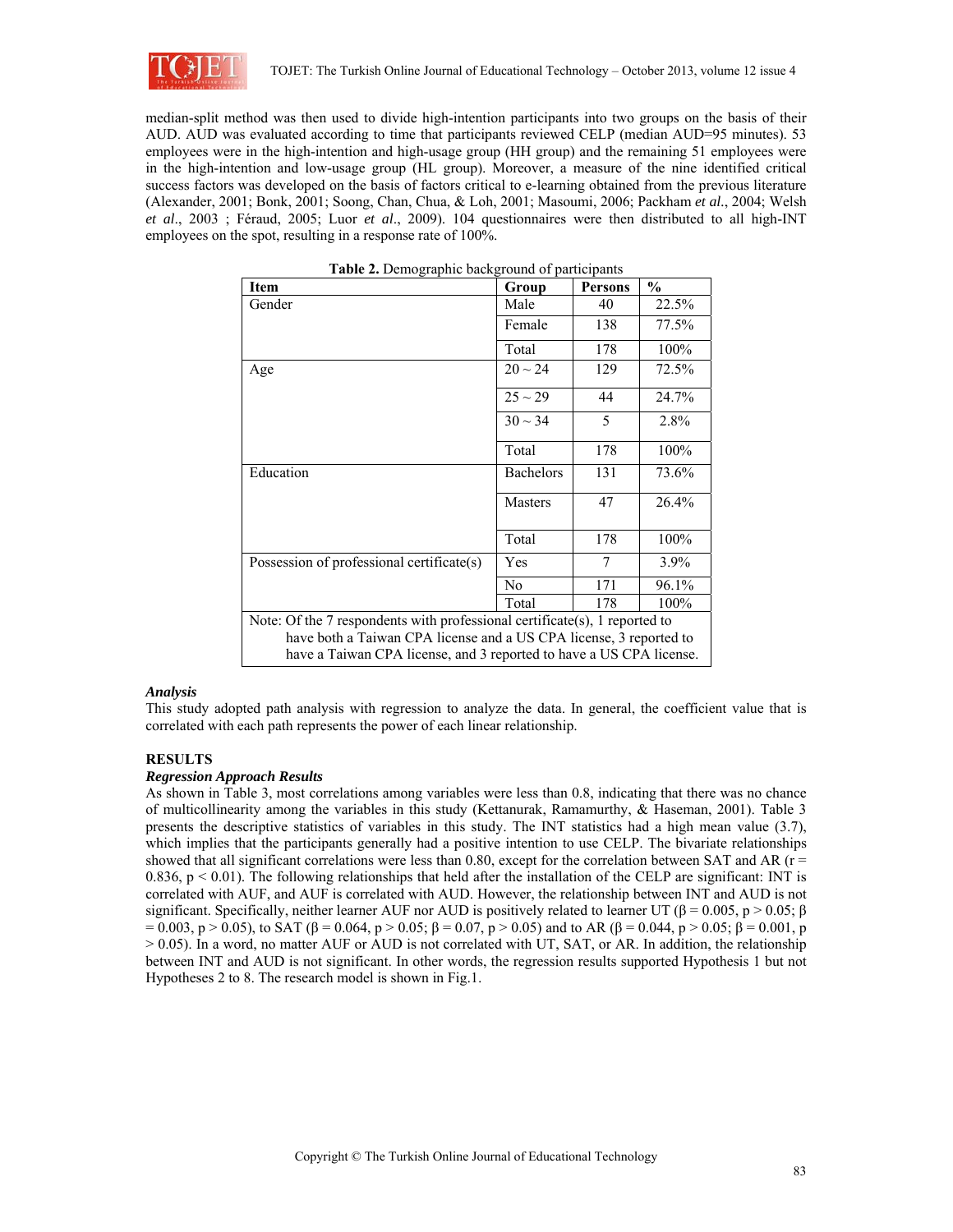

|                                         |            |             | <b>Table 3.</b> Mean, Standard Deviation, and Correlation among Study Variables |           |             |             |
|-----------------------------------------|------------|-------------|---------------------------------------------------------------------------------|-----------|-------------|-------------|
|                                         |            | 2           | 3                                                                               | 4         |             | 6           |
| <b>Before</b><br>system<br>installation |            |             |                                                                                 |           |             |             |
| INT-AVG                                 | 3.70(.825) | $122**$     | .077                                                                            | $.490***$ | $.552***$   | .588***     |
| Actual usage                            |            |             |                                                                                 |           |             |             |
| AUF                                     |            | 9.89(8.492) | $.731***$                                                                       | .005      | .064        | .044        |
| <b>AUD</b>                              |            |             | 298.8(451.05)                                                                   | .003      | .007        | .001        |
| UT-AVG                                  |            |             |                                                                                 | 4.02(.67) | $.723***$   | $.642***$   |
| SAT-AVG                                 |            |             |                                                                                 |           | 3.824(.717) | $.836***$   |
| AR-AVG                                  |            |             |                                                                                 |           |             | 3.639(.739) |

Mean (standard deviation) is shown on the diagonal.

\*\* Correlation is significant at the .05 level (2-tailed); \*\*\* Correlation is significant at the .01 level (2-tailed).

INT, intention; AUF, learner log-in frequency; AUD, learner review duration by minutes; UT, utility; SAT, satisfaction; AR, affective reaction to e-learning.



**Fig. 1**. Research Model

Note: \*\* Correlation is significant at the .05 level (2-tailed); \*\*\* Correlation is significant at the .01 level (2-tailed).

#### *Formative Evaluation of CELP*

Although learner AU is not correlated with UT, SAT, or AR, this study further adopted a questionnaire to explore learner opinions of CELP for formative evaluation. Hereafter, the high mean values of learner response were added up to report the results. Table 4 illustrates that most of the learners had a positive attitude toward CELP, in terms of learning content and structure, learning strategies, facilitated design, information and interface design, learning assessment, and feedback. It could be inferred that CELP increased learner motivation to engage in the program. However, actual usage did not cultivate in accordance with their positive attitudes toward the CELP. The reason may be that (1) learners did not have sufficient time to use CELP, or (2) learners were accustomed to the conventional knowledge delivery model in an actual classroom. Radical changes in the knowledge delivery model through technology may result in employee resistance to learning (Wang, 2009).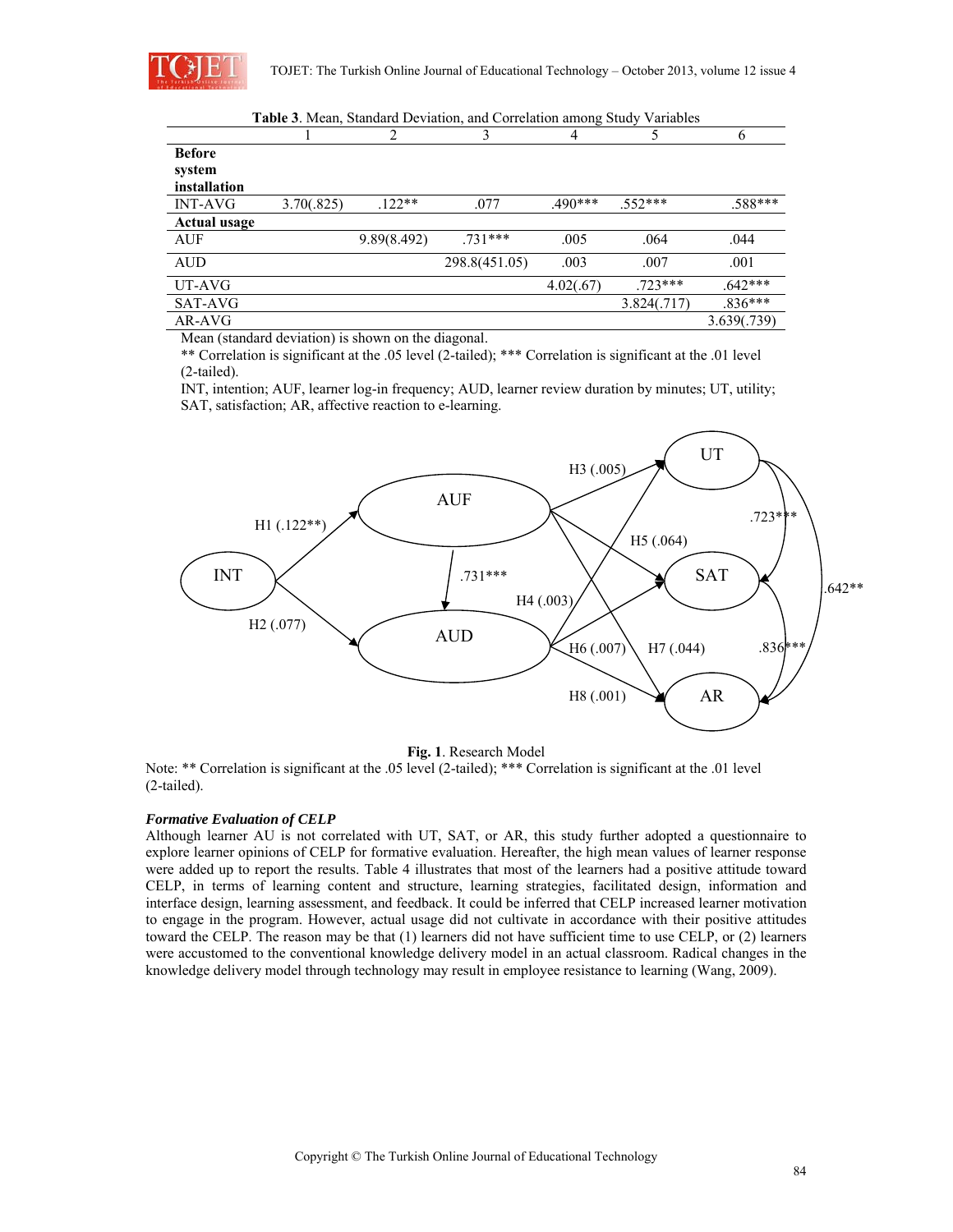

|                  | <b>Rapic 4.</b> Formative Evaluation of CEET |     |                 |             |                 |                |                |             |
|------------------|----------------------------------------------|-----|-----------------|-------------|-----------------|----------------|----------------|-------------|
| <b>Dimension</b> | <b>Item</b>                                  | N   | SA              | A           | $\mathbf N$     | D              | ${\rm SD}$     | $\mathbf M$ |
|                  | 1-1. The content of CELP                     | 178 | 36              | 109         | 30              | $\overline{2}$ | 1              | 3.99        |
| Learning         | clearly describes the topics I am            |     | (20%)           | (61%)       | (17%)           | $(1\%)$        | $(1\%)$        |             |
| content          | to learn.                                    |     |                 |             |                 |                |                |             |
| and              | 1-2. The content of CELP                     | 178 | 39              | 105         | 29              | 5              | $\theta$       | 4.00        |
| structure        | clearly explains what knowledge              |     | (22%)           | (59%)       | (16%)           | (3%)           | $(0\%)$        |             |
|                  | I can acquire.                               |     |                 |             |                 |                |                |             |
|                  | 1-3. The content of CELP                     | 178 | 33              | 107         | $\overline{32}$ | 6              | $\theta$       | 3.94        |
|                  | clearly describes what skills I              |     | (19%)           | (60%)       | (18%)           | (3%)           | $(0\%)$        |             |
|                  | can acquire.                                 |     |                 |             |                 |                |                |             |
|                  | 1-4. The content of CELP                     | 178 | 38              | 96          | 34              | 10             | $\overline{0}$ | 3.91        |
|                  | clearly explains what kind of                |     | (21%)           | (54%)       | (19%)           | (6%)           | $(0\%)$        |             |
|                  | work attitude I should have.                 |     |                 |             |                 |                |                |             |
|                  | 1-5. The content of CELP                     | 178 | 31              | 107         | 34              | 5              | $\mathbf{1}$   | 3.91        |
|                  | completely conforms to the                   |     | (17%)           | (60%)       | (19%)           | (3%)           | $(1\%)$        |             |
|                  | instructional goals.                         |     |                 |             |                 |                |                |             |
|                  | 1-6. The content of CELP is                  | 178 | 32              | 101         | 39              | 6              | $\mathbf{0}$   | 3.89        |
|                  | suitable for me.                             |     |                 |             | (22%)           |                | $(0\%)$        |             |
|                  | 1-7. The content of CELP is                  | 178 | (18%)<br>30     | (57%)<br>97 | 42              | (3%)<br>8      |                | 3.83        |
|                  |                                              |     |                 |             |                 |                | 1              |             |
|                  | correct.                                     |     | (17%)           | (54%)       | (24%)           | (4%)           | (1%)           |             |
|                  | 1-8. The content of CELP is well             | 178 | $\overline{33}$ | 107         | $\overline{30}$ | 7              | 1              | 3.92        |
|                  | organized in an appropriate                  |     | (18%)           | (60%)       | (17%)           | (4%)           | $(1\%)$        |             |
|                  | order.                                       |     |                 |             |                 |                |                |             |
|                  | 1-9. The content of CELP is well             | 178 | 35              | 108         | 26              | $8\,$          | 1              | 3.94        |
|                  | organized in a process that meets            |     | (20%)           | $(60\%)$    | (15%)           | (4%)           | $(1\%)$        |             |
|                  | my needs.                                    |     |                 |             |                 |                |                |             |
|                  | 1-10. The content of CELP is                 | 178 | 33              | 105         | 34              | 5              | $\mathbf{1}$   | 3.92        |
|                  | well organized in each unit.                 |     | (18%)           | (59%)       | (19%)           | (3%)           | $(1\%)$        |             |
|                  | 1-11. The content of CELP                    | 178 | 32              | 101         | 37              | 7              | 1              | 3.88        |
|                  | provides adequate materials in               |     | (18%)           | (56%)       | (21%)           | (4%)           | $(1\%)$        |             |
|                  | each unit.                                   |     |                 |             |                 |                |                |             |
|                  | 1-12. The content of CELP                    | 178 | 27              | 99          | 44              | 8              | $\theta$       | 3.81        |
|                  | clearly explains what kinds of               |     | (15%)           | (56%)       | (25%)           | (4%)           | $(0\%)$        |             |
|                  | prerequisite skills I should                 |     |                 |             |                 |                |                |             |
|                  | possess.                                     |     |                 |             |                 |                |                |             |
|                  | 1-13. CELP offers                            | 178 | 37              | 96          | 37              | 8              | $\mathbf{0}$   | 3.91        |
|                  | supplementary learning                       |     | (21%)           | (53%)       | (21%)           | (5%)           | $(0\%)$        |             |
|                  | resources.                                   |     |                 |             |                 |                |                |             |
|                  | <b>Learning content and</b>                  |     |                 |             | 3.91            |                |                |             |
|                  | structure                                    |     |                 |             |                 |                |                |             |
| Learning         | 2-1. CELP inspires learning                  | 178 | 26              | 91          | 50              | 10             | 1              | 3.74        |
| strategies       | motivation.                                  |     | (15%)           | (51%)       | (28%)           | (5%)           | (1%)           |             |
|                  | 2-2. CELP offers adequate                    | 178 | 41              | 99          | 31              | 6              | 1              | 3.97        |
|                  | examples and demonstrations.                 |     | (23%)           | (56%)       | (17%)           | (3%)           | (1%)           |             |
|                  | 2-3. CELP is presented in a way              | 178 | 35              | 102         | 33              | 7              | 1              | 3.92        |
|                  | that meets learner needs.                    |     | (20%)           | (57%)       | (18%)           | (4%)           | (1%)           |             |
|                  | 2-4. CELP provides explanations              | 178 | 39              | 100         | 33              | 5              | 1              | 3.96        |
|                  | in each stage of learning.                   |     | (22%)           | (56%)       | (18%)           | (3%)           | (1%)           |             |
|                  | <b>Learning strategies</b>                   |     |                 |             | 3.90            |                |                |             |
| Facilitated      | 3-1. CELP provides a helpful                 | 178 | 25              | 102         | 38              | 12             | $\mathbf{1}$   | 3.78        |
| design           | user manual.                                 |     | (14%)           | (57%)       | (21%)           | (7%)           | $(1\%)$        |             |
|                  | 3-2. CELP inspires me to                     | 178 | 29              | 95          | 46              | 7              | 1              | 3.81        |
|                  | participate in learning activities.          |     | (16%)           | (53%)       | (26%)           | (4%)           |                |             |
|                  |                                              |     |                 |             |                 |                | $(1\%)$        |             |
|                  | 3-3. CELP clearly shows what I               | 178 | 26              | 101         | 40              | 10             | 1              | 3.79        |
|                  | have accomplished.                           |     | (15%)           | (56%)       | (22%)           | (6%)           | (1%)           |             |
|                  | 3-4. CELP offers adequate                    | 178 | 28              | 104         | 39              | 5              | $\overline{2}$ | 3.85        |
|                  | facilitated functions (such as               |     | (16%)           | (58%)       | (22%)           | (3%)           | $(1\%)$        |             |

**Table 4**. Formative Evaluation of CELP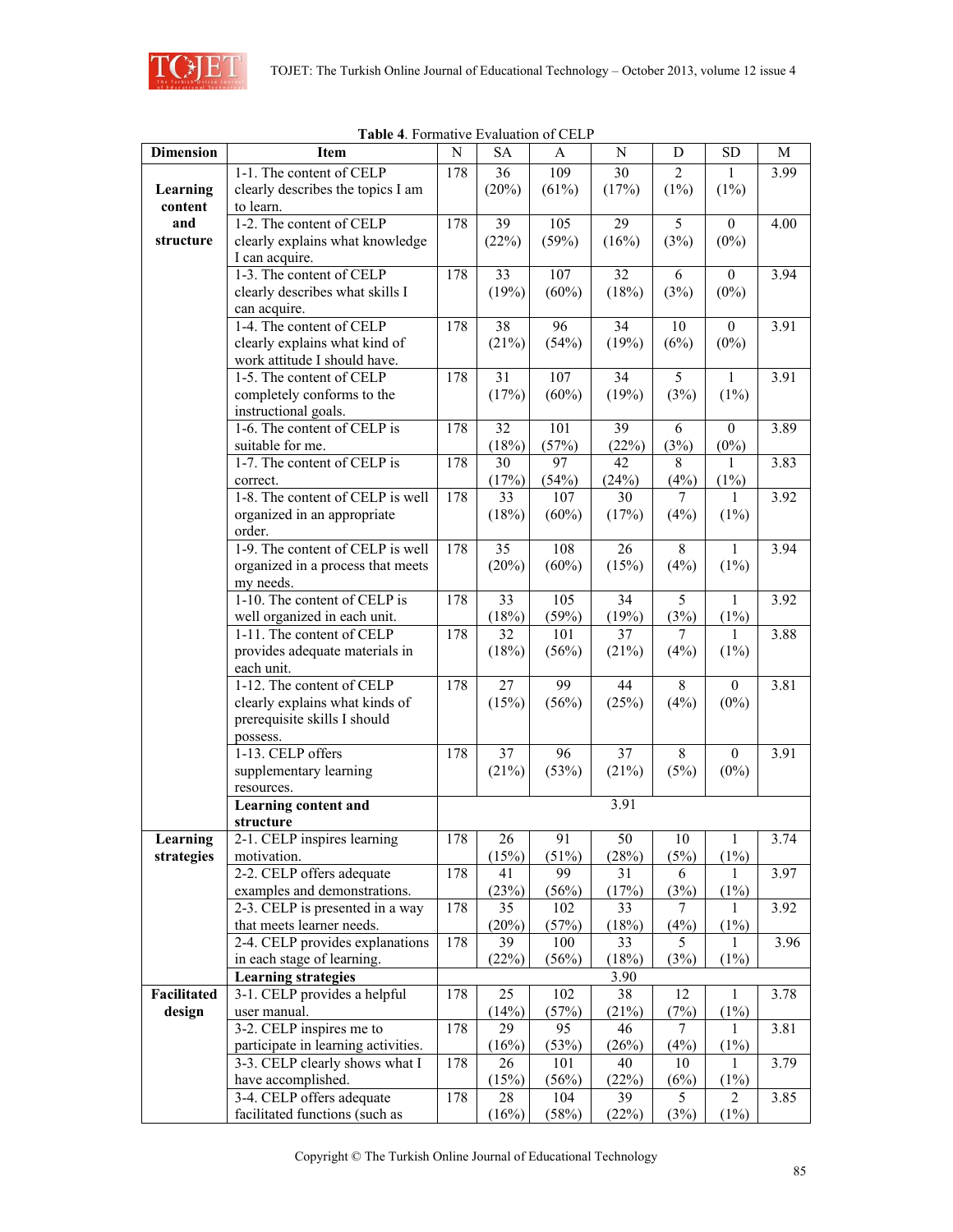

|              | FAQ).                             |     |                 |       |                 |        |                          |      |
|--------------|-----------------------------------|-----|-----------------|-------|-----------------|--------|--------------------------|------|
|              | <b>Facilitated design</b>         |     |                 |       | 3.81            |        |                          |      |
| Informatio   | 4-1. The materials of CELP are    | 178 | 38              | 103   | 30              | 6      | $\mathbf{1}$             | 3.96 |
| $\mathbf n$  | clear.                            |     | (21%)           | (58%) | (17%)           | (3%)   | $(1\%)$                  |      |
| and          | 4-2. The materials of CELP are    | 178 | 28              | 101   | 38              | 10     | 1                        | 3.81 |
| interface    | good.                             |     | (16%)           | (57%) | (21%)           | (5%)   | (1%)                     |      |
| design       | 4-3. Multimedia of CELP           | 178 | 32              | 83    | 53              | 8      | $\overline{\mathcal{L}}$ | 3.76 |
|              | enhances my interest in learning. |     | (17%)           | (47%) | (30%)           | (5%)   | $(1\%)$                  |      |
|              | 4-4. Multimedia of CELP           | 178 | $\overline{32}$ | 101   | 38              | 6      | 1                        | 3.88 |
|              | facilitates my understanding of   |     | (18%)           | (57%) | (21%)           | (3%)   | $(1\%)$                  |      |
|              | the materials.                    |     |                 |       |                 |        |                          |      |
|              | 4-5. Multimedia of CELP has       | 178 | 29              | 98    | 45              | 5      | $\mathbf{1}$             | 3.84 |
|              | been adequately used to support   |     | (16%)           | (55%) | (25%)           | (3%)   | $(1\%)$                  |      |
|              | instruction.                      |     |                 |       |                 |        |                          |      |
|              | 4-6. The interface of CELP has    | 178 | 34              | 90    | 46              | 6      | $\overline{2}$           | 3.83 |
|              | an appropriate appearance.        |     | (19%)           | (51%) | (26%)           | (3%)   | (1%)                     |      |
|              | 4-7. The interface of CELP has    | 178 | 33              | 90    | 46              | 8      | 1                        | 3.82 |
|              | appropriate content.              |     | (19%)           | (51%) | (26%)           | (5%)   | (1%)                     |      |
|              | 4-8. The interface of CELP has    | 178 | 32              | 84    | 52              | 9      | 1                        | 3.77 |
|              | appropriate colors.               |     | (18%)           | (47%) | (29%)           | (5%)   | $(1\%)$                  |      |
|              | 4-9. The interface has            | 178 | 27              | 86    | $\overline{58}$ | 6      | 1                        | 3.74 |
|              | appropriately designed            |     | (15%)           | (48%) | (33%)           | (3%)   | $(1\%)$                  |      |
|              | functions.                        |     |                 |       |                 |        |                          |      |
|              | 4-10. The interface of CELP has   | 178 | 30              | 91    | 50              | 6      | $\mathbf{1}$             | 3.80 |
|              | an appropriate layout.            |     | (17%)           | (51%) | (28%)           | (3%)   | $(1\%)$                  |      |
|              | 4-11. Multimedia of CELP is       | 178 | 31              | 91    | 49              | 6      | 1                        | 3.81 |
|              | convenient to use.                |     | (17%)           | (51%) | (28%)           | (3%)   | $(1\%)$                  |      |
|              | 4-12. Multimedia of CELP is       | 178 | 31              | 97    | 41              | 8      | 1                        | 3.84 |
|              | designed in a consistent way.     |     | (17%)           | (55%) | (23%)           | (4%)   | (1%)                     |      |
|              | 4-13. The browser tool is easy to | 178 | 38              | 91    | 45              | 3      | 1                        | 3.91 |
|              | recognize.                        |     | (21%)           | (51%) | (25%)           | (2%)   | (1%)                     |      |
|              | 4-14. The browser tool is easy to | 178 | 43              | 88    | 41              | 5      | 1                        | 3.94 |
|              | operate.                          |     | (24%)           | (49%) | (23%)           | (3%)   | $(1\%)$                  |      |
|              | 4-15. I can select units to learn | 178 | 51              | 77    | 41              | 8      | 1                        | 3.95 |
|              | by myself.                        |     | (28%)           | (43%) | (23%)           | (5%)   | (1%)                     |      |
|              | 4-16. I can adjust my learning    | 178 | 48              | 79    | 41              | 8      | $\overline{2}$           | 3.92 |
|              | pace and schedule by myself.      |     | (27%)           | (44%) | (23%)           | (5%)   | $(1\%)$                  |      |
|              | <b>Interface design</b>           |     |                 |       | 3.86            |        |                          |      |
|              | 5-1. CELP offers adequate         | 178 | 34              | 96    | 40              | $\tau$ | $\mathbf{1}$             | 3.87 |
| Learning     | opportunities for practice.       |     | (19%)           | (54%) | (22%)           | (4%)   | $(1\%)$                  |      |
| assessme     | 5-2. CELP allows me to            | 178 | 31              | 101   | 37              | 8      | 1                        | 3.86 |
| nt and       | understand my learning progress   |     | (17%)           | (57%) | (21%)           | (4%)   | $(1\%)$                  |      |
| feedback     | and outcomes.                     |     |                 |       |                 |        |                          |      |
|              | 5-3. The practice activities of   | 178 | 36              | 99    | 37              | 5      | 1                        | 3.92 |
|              | CELP conform to the               |     | (20%)           | (55%) | (21%)           | (3%)   | $(1\%)$                  |      |
|              | instructional goals.              |     |                 |       |                 |        |                          |      |
|              | 5-4. CELP provides adequate       | 178 | 28              | 100   | 37              | 12     | 1                        | 3.80 |
|              | problems for learning             |     | (15%)           | (56%) | (21%)           | (7%)   | $(1\%)$                  |      |
|              | assessment.                       |     |                 |       |                 |        |                          |      |
|              | 5-5. CELP provides sufficient     | 178 | 30              | 93    | 39              | 15     | $\mathbf{1}$             | 3.76 |
|              | feedback.                         |     | (17%)           | (52%) | (22%)           | (8%)   | (1%)                     |      |
|              | Learning assessment and           |     |                 |       | 3.84            |        |                          |      |
|              | feedback                          |     |                 |       |                 |        |                          |      |
| <b>Total</b> |                                   |     | 3.88            |       |                 |        |                          |      |

# *Factors Causing the Gap between Intention to Use CELP and Actual Usage*

Previous studies have identified many critical factors that may influence a learner's decision to withdraw from e-learning, including retention, motivation, and satisfaction (Alexander, 2001; Bonk, 2001; Packham *et al*., 2004; Luor *et al*., 2009). In this study, despite the strong intentions of learners to use CELP, low actual usage of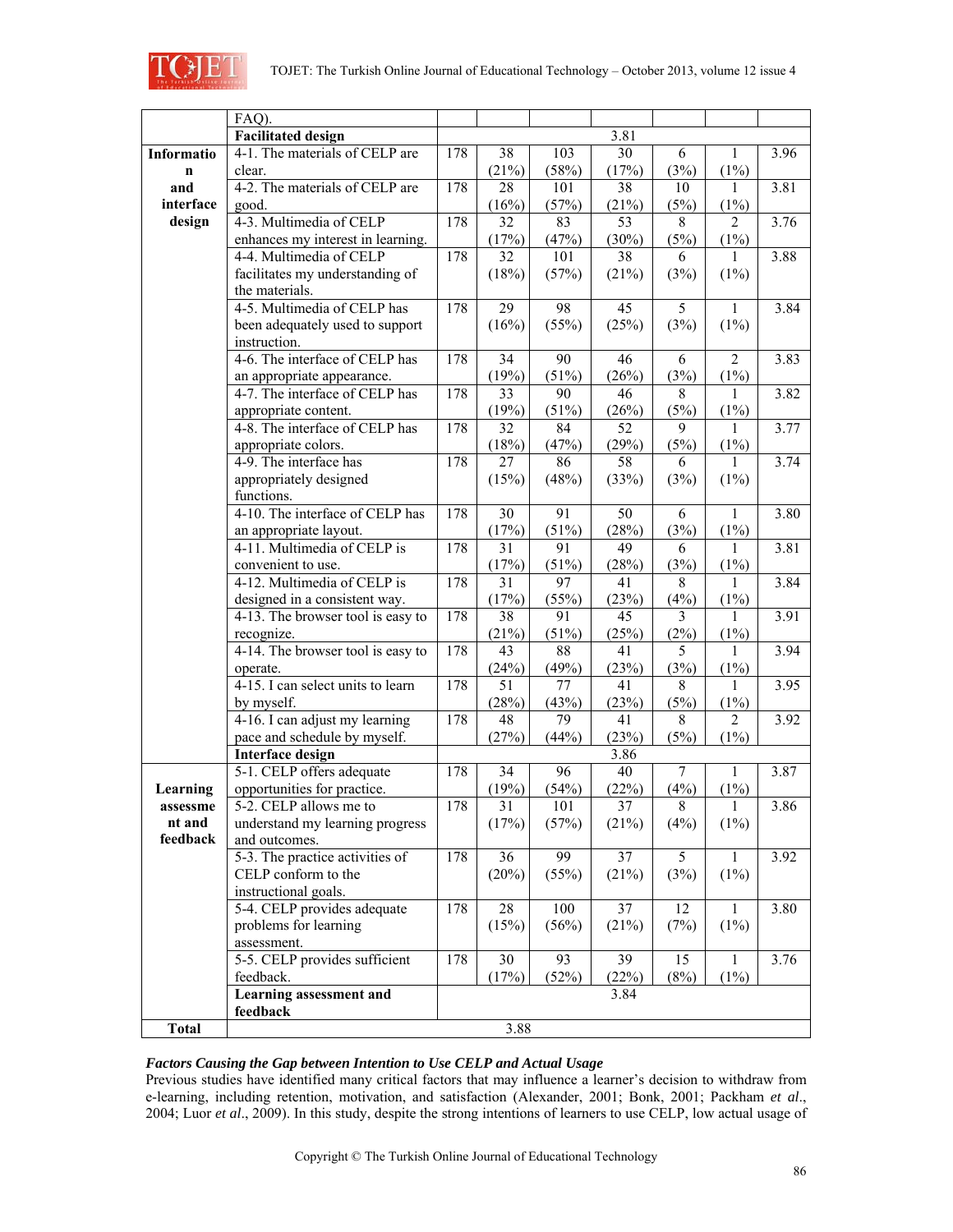

CELP still commonly occurred. It is suggested that factors important to the success of CELP within an environment can be grouped into four categories: IT, instructor, learner, and institution support (Selim, 2007; Luor *et al.*, 2009). The nine factors summarized in this study may contribute to the difference between intention and actual usage: (1) motivation: motivation is important to future usage (Alexander, 2001; Bonk, 2001); (2) intimidation: learners are less likely to use e-learning spontaneously when intimidation appears (Soong *et al*., 2001); (3) enjoyment: enjoyment is related with learner intention to use e-learning (Soong et al., 2001; Luor *et al*., 2009); (4) scheduling: scheduling is important to whether or not learners can use e-learning (Masoumi, 2006); (5) usefulness: job-relevance and the usefulness of course content seem to be critical incentives for learners (Welsh *et al*., 2003) ; (6) technical problems: technical problems can detract from learner actual usage of e-learning (Packham *et al*., 2004; Féraud, 2005; Luor *et al*., 2009); (7) problem-solving abilities: improving problem-solving is the key to motivate learner usage of e-learning (Masoumi, 2006); (8) performance: expecting improvements in performance can influence the future usage of CELP (Soong et al., 2001; Masoumi, 2006); and (9) management support: management support is the key to learner usage of e-learning (Féraud, 2005; Luor *et al*., 2009).

A nine-item scale was used to determine whether the HH group and the HL group differed in their perceptions of the nine factors causing the gap between INT and AUD. Each item was also measured using a 5-point Likert-type scale ranging from 1 to 5 (strongly disagree to strongly agree). The results show that the two groups differed with regard to scheduling, as in Table 5. It can be inferred that scheduling is the critical factor influencing actual usage duration. Moreover, scheduling is the most likely reason not to support the proposed relationships among AUD/AUF, UT, SAT, and AR.

| <b>Factors</b>                                         | HН        | HL.        | t-value  |
|--------------------------------------------------------|-----------|------------|----------|
| Motivation                                             | 3.76(.52) | 3.72(.83)  | 1.81     |
| (The firm encourages me to use CELP)                   |           |            |          |
| Intimidation                                           | 1.95(.63) | 1.98(.92)  | $-1.73$  |
| (I feel intimidated to use CELP)                       |           |            |          |
| Enjoyment                                              | 3.70(.67) | 3.67(.58)  | 1.72     |
| (I enjoy using CELP)                                   |           |            |          |
| Scheduling                                             | 3.85(.97) | 2.97(0.75) | $2.94**$ |
| (I have adequate time to use CELP)                     |           |            |          |
| <b>Usefulness</b>                                      | 4.15(.87) | 3.98(.76)  | 1.84     |
| (CELP provides me useful courses)                      |           |            |          |
| Technical problems                                     | 2.43(.57) | 2.41(.61)  | 1.73     |
| (I have technical problems to use CELP)                |           |            |          |
| Problem-solving abilities                              | 3.69(.68) | 3.72(.52)  | 1.75     |
| (Using CELP can improve my problem -solving abilities) |           |            |          |
| Performance                                            | 3.86(.52) | 3.84(.67)  | 1.65     |
| (Using CELP can improve my performance)                |           |            |          |
| Management Support                                     | 3.46(.72) | 3.42(.75)  | 1.71     |
| (I use CELP because of management support)             |           |            |          |

**Table 5**. Descriptive data and t-test between HH group and HL group

\*\*  $p<.05$ 

## **DISCUSSION**

Based on the related literature, the proposed framework of learner intention, actual usage, utility, satisfaction, and affective reaction to CELP was examined. The results confirm some of the proposed hypotheses but deny most of them. The findings in this study demonstrate that learner intention to use CELP (INT) is positively related to log-in frequency (AUF). On the other hand, surprisingly, INT is not related to learner review duration (AUD), suggesting that there is really a gap between INT and AUD. Based on the literature review and questionnaire conducted in this study, one critical factor leads to this gap: scheduling, which was also proposed by Masoumi (2006). It is known that the higher the learner intention to use CELP, the more frequently learners will log in. However, due to scheduling difficulties, learners do not always have adequate time to review the content of CELP. The issue of scheduling mirrors many possible barriers that may stop employees from using CELP. In response to this topic, this study agrees with the opinion of Hwang, Chang and Chen (2004) to block some periods for study to ensure employees have enough time to use CELP in the practical workplace. Another possible solution to this problem is to have employees participate in CELP at home. Furthermore, it is known that only learners who have good scheduling skills frequently spend time using CELPs and benefit from them.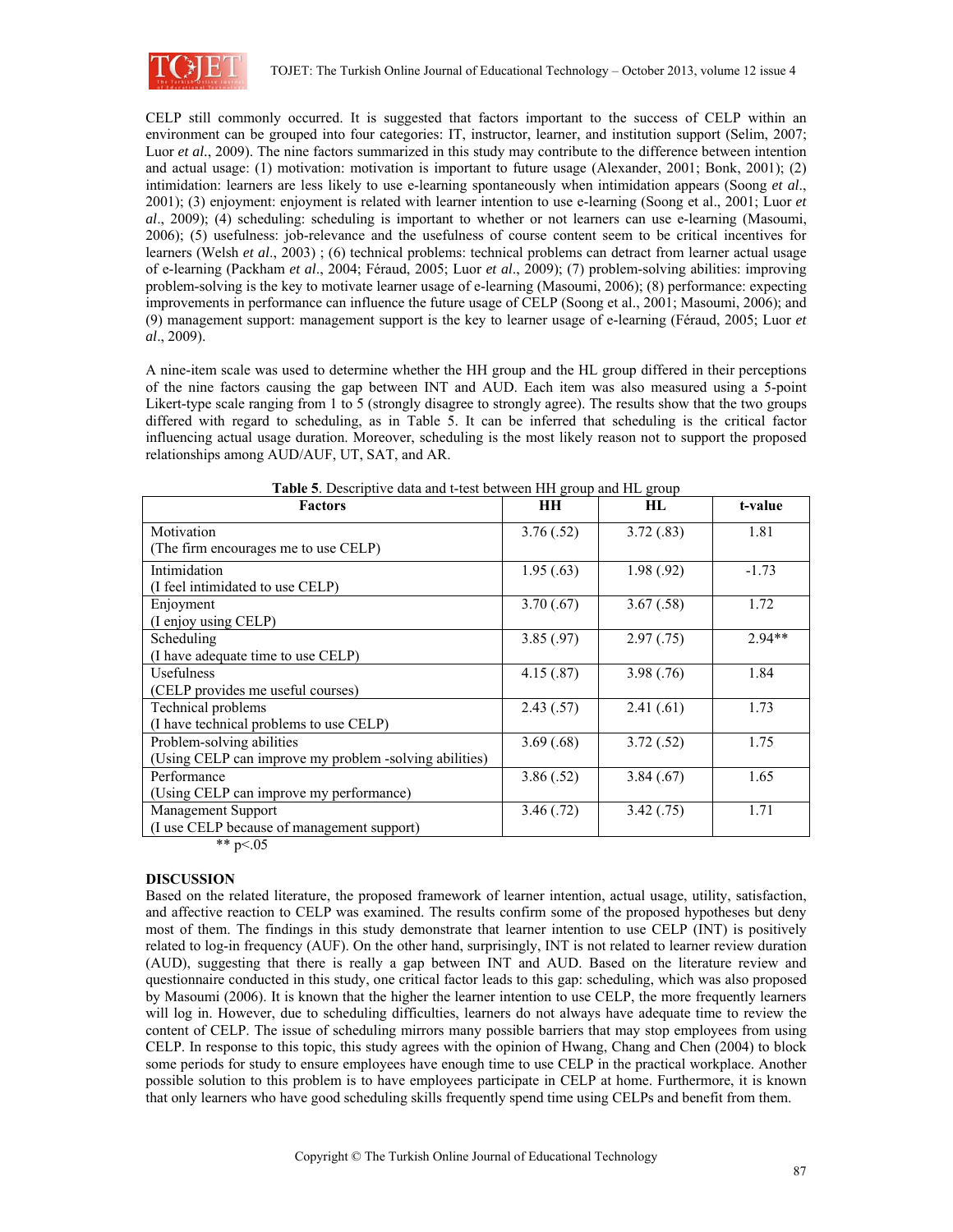

Another surprising finding is that actual usage of CELP is not positively related to UT, SAT or AR, regardless of AUF or AUD, suggesting that when employees try to use CELP, they generally do not have a positive reaction to the CELP. However, according to the formative evaluation of CELP by learners conducted in this study, the percentage of strongly agree and agree adequately explained that most of the learners had a positive attitude toward CELP for learning content and structure, learning strategies, facilitated design, information and interface design, learning assessment and aspects of feedback. A reasonable inference may be that many learners do not have adequate time to carefully review the CELP. In this case, they seldom had specific attitudes or reactions to CELP. In summary, the findings in this study echo those in previous studies, such that only when learners have both motivation and necessary e-learning abilities will they recognize the implementation of CELP as a positive change (Stricker et al., 2011). In addition, based on the formative evaluation of CELP, it can be inferred that CELP increases learner motivation to engage in the program. This suggests that CELP constitutes an organizational intervention that is worthy of promotion.

The variables adopted in this study were based on the previous literature (Fishbein & Ajzen, 1975; Ajzen, 1991; Brown, 2005; Liaw, Huang, & Chen, 2007; Luor *et al*., 2009; Stricker *et al*., 2011; Weibel *et al*., 2012). Previous research has provided evidence that learners in an e-learning setting outperform their counterparts in traditional learning environments (Shachar & Neumann, 2010; Weibel *et al*., 2011; Stricker *et al*., 2011). However, few studies have explored how different factors influence actual usage and reactions to CELP in the practical workplace.The present study developed and tested the framework of INT, AUF, AUD, UT, SAT and AR in the accounting industry. This study verified the argument again proposed by Luor *et al*. (2009) that a gap actually exists between learner intention and actual usage. In addition, the study further finds out that the learner INT is correlated with AUF, suggesting that learner intention to CELP is positively related to their log-in frequency. A follow-up survey also indicates that scheduling is the critical factor leading to differences in AUD in the accounting industry. Future researchers would be suggested to look for other factors to forecast the behavior of learner intention and following behavior. Furthermore, future researchers should determine whether other variables, such as goal orientation and organization atmosphere (Luor *et al*., 2009; Orvis *et al*., 2009), destroy the relationships among INT, AUD, UT, SAT, and AR.

Finally, this study has some limitations. The results may be of somewhat limited with regard to external validity because the participants comprised the employees of an accounting firm in Taiwan. One must keep in mind that the relationship of learner intention, and their log-in frequency was limited to Taiwan-based participants; thus, readers should be aware of geographic limits. Moreover, additional analysis for other e-learning courses should be conducted to draw conclusions regarding the framework proposed in this study. Finally, the performance of participants, such as achievements using training material, has not been evaluated yet; however, efforts are currently underway to obtain this kind of "hard" data in follow up study.

#### **ACKNOWLEDGMENTS**

This study was funded by the National Science Council in Taiwan under contract number NSC 99-2511-S-328-001-MY2. Special appreciation was expressed to the subjects who participated in this study and the experts who provided their professional opinions.

## **REFERENCES**

Ajzen, I. (1991). The theory of planned behavior. *Organizational Behavior and Human Decision Processes*, 50, 179-211.

Alexander, S. (2001). E-learning developments and experiences. *Education and Training*, 43(4/5), 240-248. Bonk, C. J. (2001). *Online teaching in an online world*. Bloomington, IN: CourseShare.com

- Brown, K. G. (2005). Examining the structure and nomological network of training reactions: A closer look at "smile sheets". *Journal of Applied Psychology*, 90(5), 991-1001.
- Cacioppo, J. T., & Petty, R. E. (1984). The efficient assessment of need for cognition. *Journal of Personality Assessment*, 48, 306-307.
- Cheng, K. W. (2011). The gap between e-learning managers and users on satisfaction of e-learning in the accounting industry. *Journal of Behavioral Studies in Business*, 3, 70-79.
- Féraud, G. (2005). Transferring successful corporate training into e-learning in a large international organization: The case of Early Warning in Conflict Prevention. *Systèmes d'Information et Management*, 10(2), 89-106.
- Fishbein, M., & Ajzen, I. (1975). *Belief, attitude, intention, and behavior: An introduction to theory and research*. Reading, Mass.: Addison-Wesley Pub. Co.
- Hwang, W. Y., Chang, C. B., & Chen, G. J. (2004). The relationship of learning traits, motivation and performance–learning response dynamics. *Computers and Education*, 42(3), 267-287.
- Kettanurak, V., Ramamurthy, K., & Haseman, W. D. (2001). User attitude as a mediator of learning